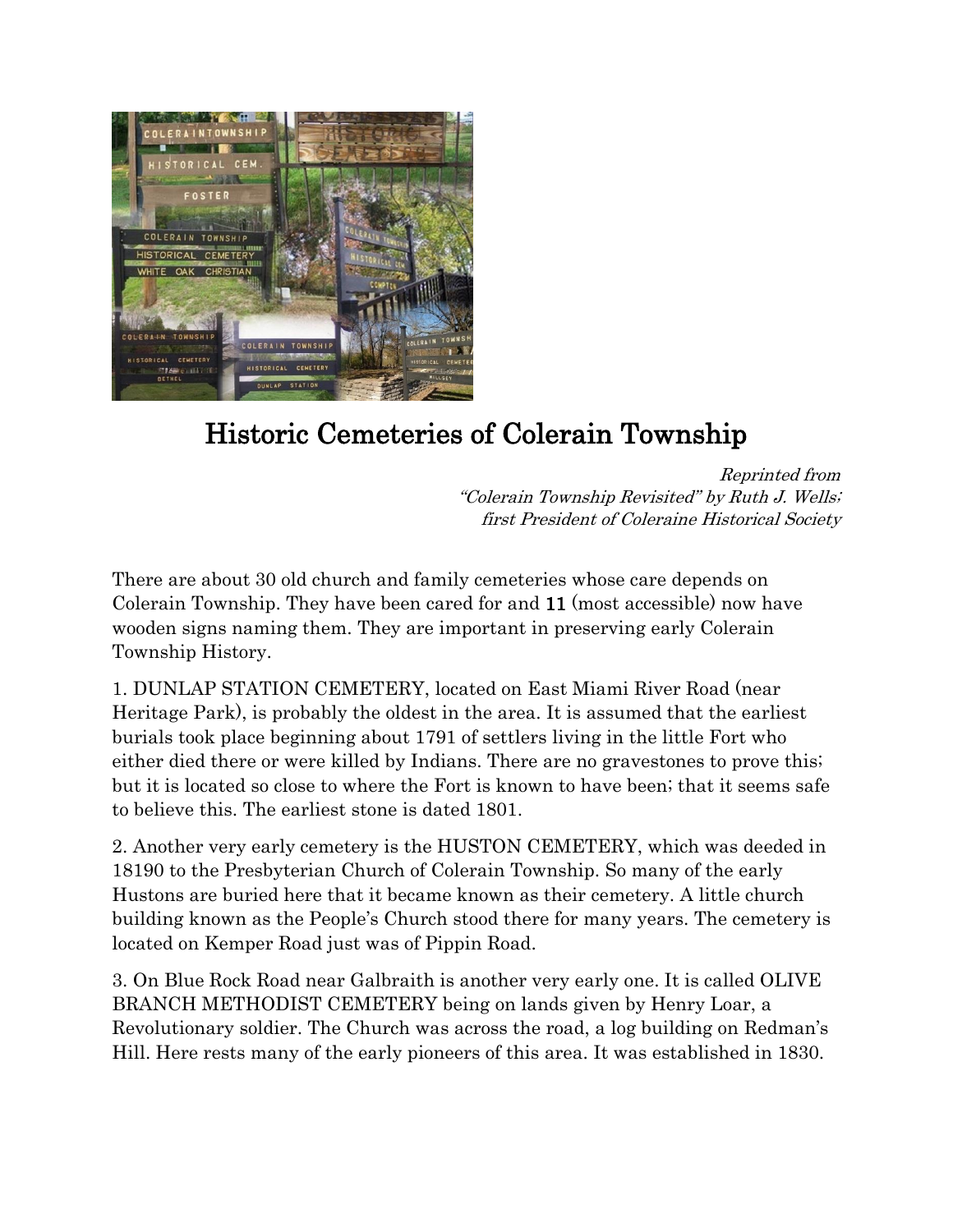4. On a hillside on Compton Road near Pippin Road is the COMPTON CEMETERY. It, too, is very early, the oldest stone being 1807. Here lies Jacob R. Compton, the Revolutionary veteran who brought the family from New Jersey to Colerain Township. He died in his home on Compton Road in 1821.ilies are here with him.

5. On Galbraith Road near Wuest Road is the old WHITE OAK CHRISTIAN CHURCH CEMETERY. The old Church building is gone, only the cemetery remains. It was founded in 1848 and many of its early members lie here. There may have been some graves moved when Galbraith Road was widened.

Land was given to White Oak Christian Church for its present location on Blue Rock Road by Martin Barnes. Next to the church building is the resting ground of the Barnes Family. They were numerous in the area having Barnesburg named for this pioneer family who came in 1808.

6. The WEST BRANCH OF THE MILL CREEK VALLEY BAPTIST CEMETERY was established very early on Compton Road in the area where Arlington Memorial Gardens is today. There had been a cemetery there; but all trace of it is lost. In the 1820s the church moved to Springdale Road, east of Pippin Road. The Church building is gone; but a sizeable cemetery remains. Earliest interred is Harbour Hughes.

7. A tiny plot of land on Harrison Pike near the end of East Miami River Road is another family graveyard - FOSTER CEMETERY. Here rests pioneers of the locality. A crude homemade stone, marked only with the initials "I.P.", marks the resting place of Issac Polk, a Revolutionary soldier and early school teacher.

8. At Springdale Road and Gaines Road is the old BETHEL CEMETERY, started by the United Brethren. The early Davis and Corson families are found here.

9. On the west side of Hamilton Pike north of Kemper Road is the little family cemetery of the SCHULINGERs.

10. The VAN SICKLE CEMETERY is on East Miami River Road about a mile and a half from the New Baltimore Bridge.

11. Another family cemetery is WILLSEY CEMETERY located at the corner of Eagle Creek and Welsh Roads.

Other older cemeteries of note:

TRINITY LUTHERN – not far from Bethel Cemetery, on Gaines Road. The Church is located on Springdale Road.